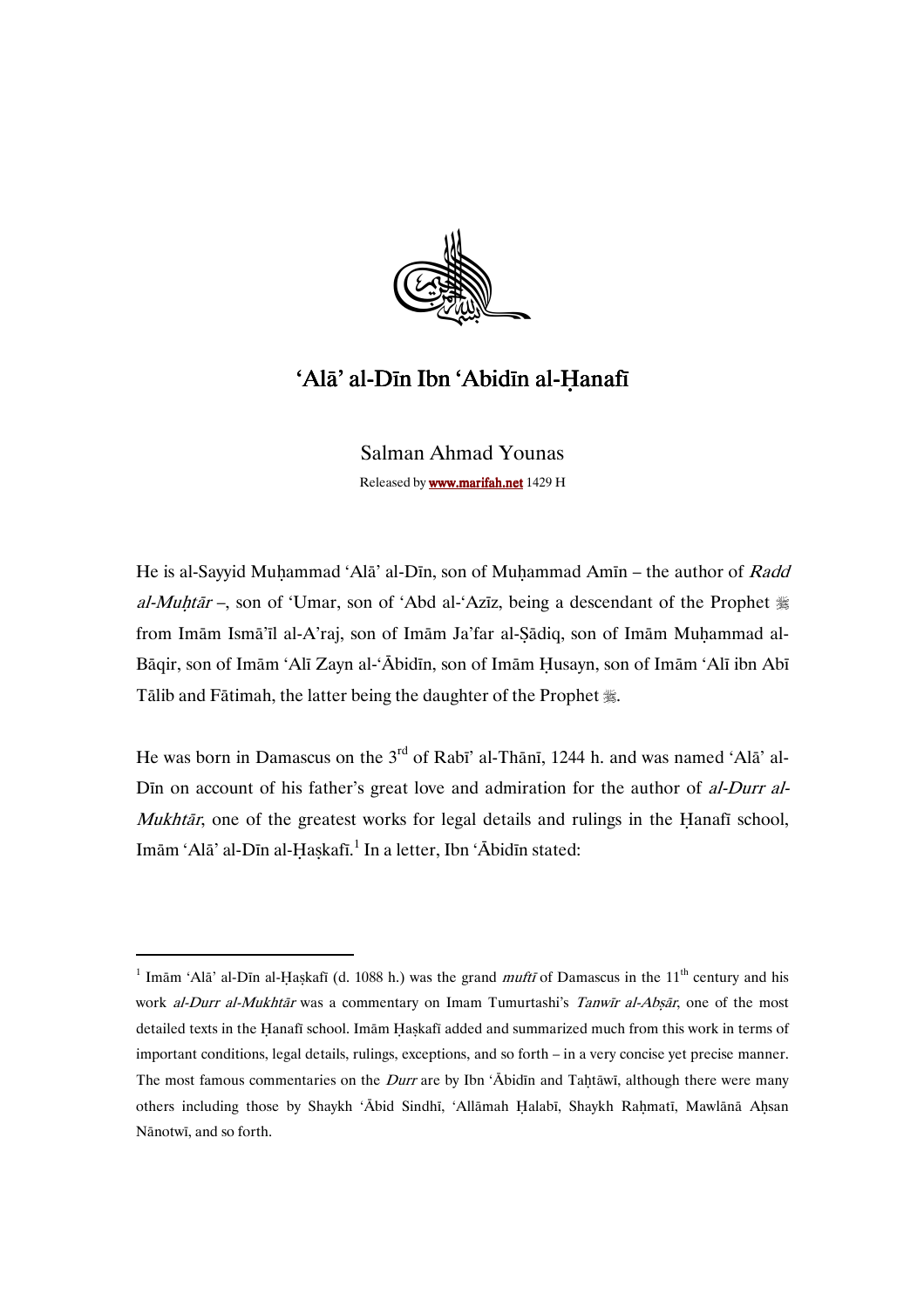"I have named him Muhammad 'Ala' al-Dīn optimistic, hopeful, and wishful that he be like him [Imām Haskafī] in knowledge and righteousness. May Allah make him amongst the foremost of His righteous servants by the honor of His Prophet, Muḥammad , the master of the messengers (bi jāh nabiyyih muhammad sayyid al-mursalīn), āmīn."<sup>2</sup>

In the year 1252 h. Ibn 'Ābidīn passed away while 'Alā' al-Dīn was only eight years old. It is related that afterwards the works of his father were sold by his students, many of them coming into the possession of Shaykh `Abd al-Ghanī al-Ghunaymī of Maydān under whom `Alā al-Dīn studied. $3$  Initially, he busied himself with the sciences related to the recitation of the Qur'an, the mastering of which allowed him to seek further knowledge within which he excelled, especially *figh*, like his father.

Among his teachers were:

- Hāshim ibn 'Abd al-Rahmān ibn Sa'dī al-Tājī (d. 1264 h.), from whom he took fiqh,
- 'Abd al-Rahmān ibn Muhammad al-Kuzbarī (d. 1262 h.), the Shāfi'ī *faqīh* and muhaddith, from whom he took hadīth,
- Sa'īd ibn Hasan ibn Ahmad al-Halabī al-Hanafī (d. 1259 h.), the *faqīh* of his age, with whom he sat and took the six books and gained  $ij\bar{a}z$ ah therein along with his cousin al-Sayyid Ahmad,
- Hasan ibn Ibrāhīm ibn Hasan al-Bītār (d. 1272 h.), the Shāfi'ī faqīh,
- Ibrāhīm ibn Muhammad ibn Ahmad al-Bājūrī (d. 1276 h.), the Shaykh al-Azhar and commentator on the *Jawharat al-Tawhid*,

 $^2$  As related by Shaykh 'Abd al-Laṭīf al-Farfūr; see *al-Ḥadiyyat al-Alā'iyyat*, with notes by 'Abd al-Wahhāb al-Jābī (Pg: 6 ed. Dār ibn Hazm, 2003). This biography has been taken mainly from the introduction of this edition, though it is not a word for word translation.

 $^3$  Imām 'Abd al-Ghanī ibn Tālib al-Ghunaymī al-Maydāni (d. 1298 h.) was a leading student of Ibn 'Ābidīn and an author of many great works such as al-Lubāb fi Sharh al-Kitāb and Sharh 'Aqīdat al-Taḥāwiyyah. (Dr. Salāh Abu'l Hājj's Tabaqāt al-Hanafiyyah #326)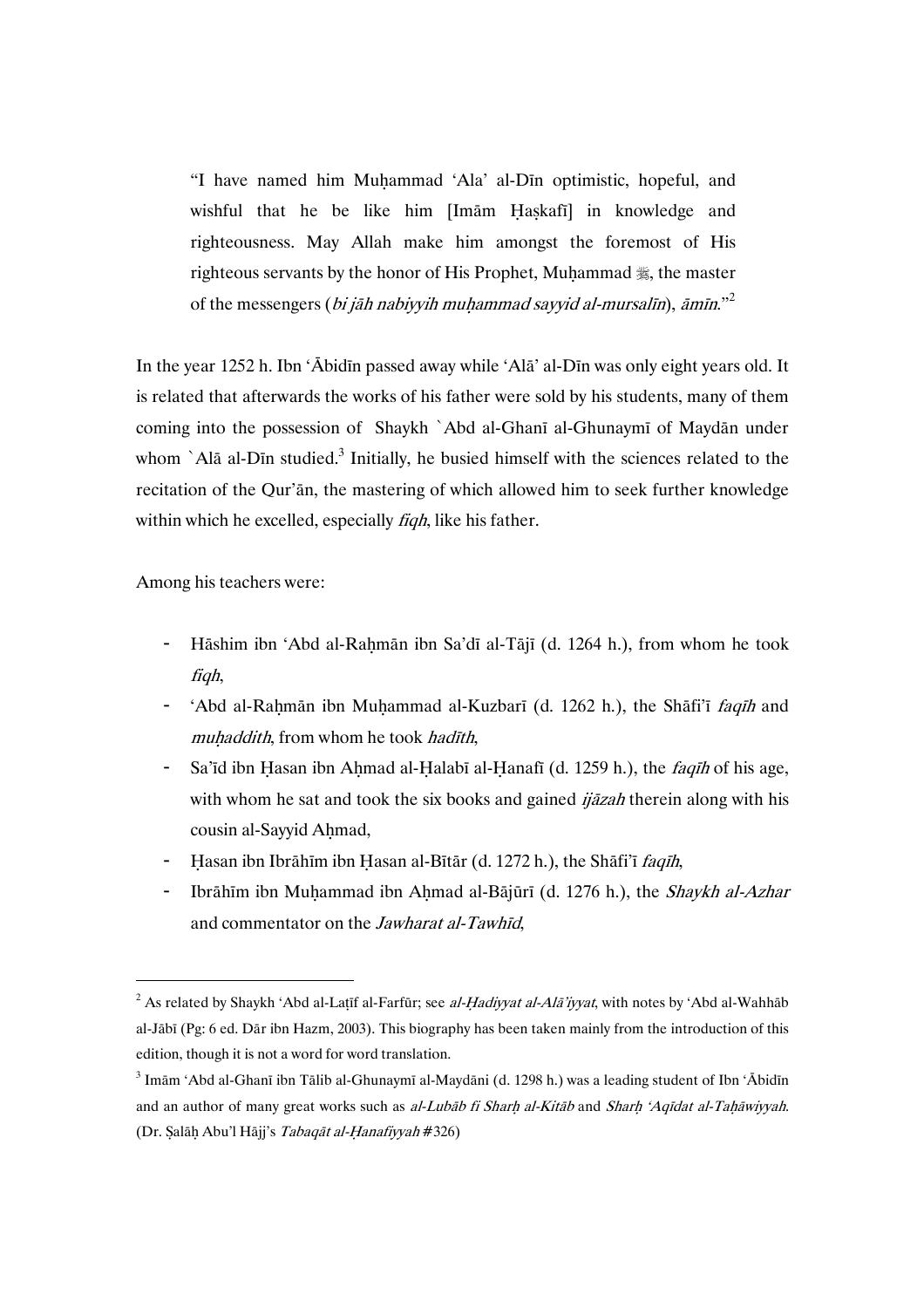- Muhammad ibn Ahmad 'Ulaysh (d. 1299 h.), the Mālikī faqīh whose roots were in the *maghrib*,
- Jamāl ibn 'Abd Allah ibn Shaykh 'Umar al-Hanafī al-Makkī, the Muftī and Shaykh of the scholars of Makkah, a *mufassir*, *muhaddith*, and *faqih*,
- Muhammad 'Uthmān ibn Muhammad al-Mīrghanī al-Hanafī al-Husaynī (d. 1268) h.), a *mufassir* and Sūfī,
- Muhammad Husayn al-Kutbī al-Makkī, the Muftī of the Hanafī's in Makkah and a student of al-Sayyid Aḥmad al-Taḥtāwī $^4,$
- Ahmad ibn Zaynī Dahlān (d. 1304h.), the Muftī of the Shafi'i's in Makkah and lecturer in the Masjid al-Haram,
- Ibrāhīm ibn 'Alī al-Saqqā (d. 1298 h.), from the greatest of scholars in Egypt,
- Hāmid ibn Ahmad ibn 'Ubayd Allah al-'Attār (d. 1263 h.),
- Hasan ibn 'Umar al-Shattī al-Ḥanbalī (d. 1274 h.),
- Mustafa ibn Ahmad al-Muballit al-Shafi'ī (d. 1284 h.), and
- Muhammad al-Mahdī al-Zawāwī al-Maghribī, from whom he took the Tariqat al-Khalwatiyyah, traversed it, and was then put into the khalwah (spiritual retreat). After this he received permission to rectify and guide other spiritual wayfarers and prescribe to them various spiritual litanies to cleanse their hearts and lead them to Allah. He states, regarding certain diseases of the heart, in his *Hadiyyat* al-Alā'iyyat:

"Verily, it is manifest within the texts and the consensus [of the scholars] on the prohibitive nature of envy and contempt towards [other] Muslims, intending evil, arrogance, self-pride, showing off, hypocrisy and all other disgraceful acts related to the heart."<sup>5</sup>

 $4$  Imām Ahmad ibn Muhammad ibn Ismā'īl al-Taḥtāwī (d. 1231 h.) is the foremost authority of the later Hanafī school along with Ibn 'Ābidīn. He studied in al-Azhar and wrote many works such as his *Hāshiyah* 'ala al-Durr al-Mukhtār, Hashiyāh 'ala Marāqī al-Falāh, Kashf al-Rayn 'an Bayān al-Mash 'ala Jawrabayn, and others. (Ibid  $#316$ )

 $^5$  Pg: 249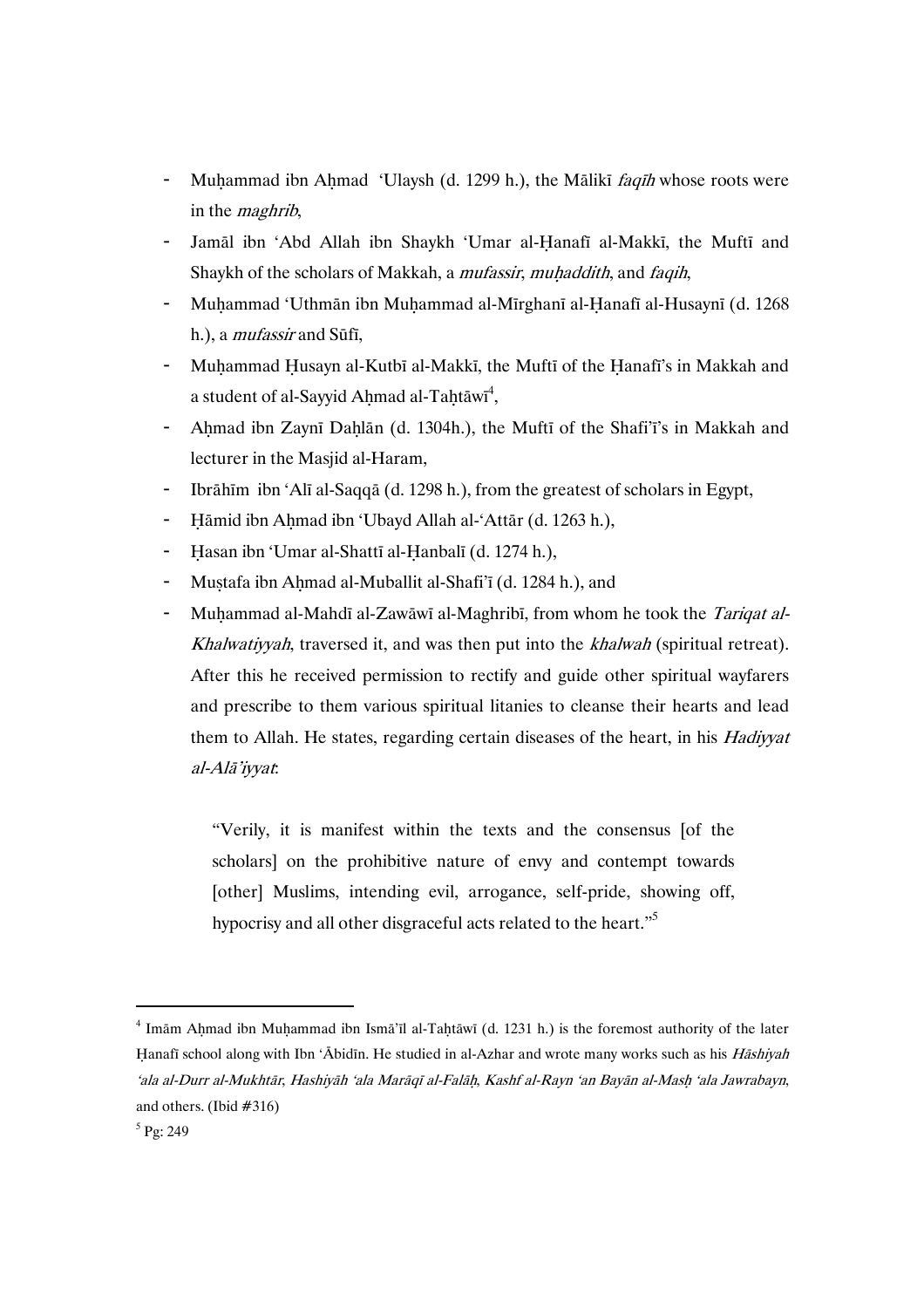He was later entrusted to give legal verdicts (fatāwa) in Damascus during the time of Muftī Amīn al-Jundī<sup>6</sup> and then travelled with him to Istanbul, being part of the committee that gathered and put together the *Majallat al-Ahkām al-'Adillah* – being one of the greatest works on civil law ever written.

Apart from being an accomplished scholar in spirituality and law, he also authored some important works. Among his most well-known works are:

- Qurrat 'Uyūn al-Ukhyār Takmilah Hāshiyat Radd al-Muḥtār, a completion of his father's commentary on the *Durr al-Mukhtār*, which he sought to do while journeying to Istanbul after being requested to take up such a task. He completed it in the year 1290 h. It has been published a number of times.
- Minat al-Jalīl li Bayān Isqāt mā 'ala al-Zimmat min Kathīr wa'l Qalīl, which has been published alongside the Majmu'at al-Rasā'ilof his father,
- Igāthat al-'Āri li Zalat al-Qārī, regarding the mistakes in recitation of the Qur'an in the prayer and related rulings,
- Mi'rāj al-Najāh Sharh Nūr al-Idāh, in one large volume, incomplete, and in manuscript form, which was kept in the Dhāhiriyyah Library  $#6667$  and now in the Asad Watniyyah Library,
- Al-Hadiyyat al-'Alā'iyyat li Talāmīz al-Madāris al-Ibtidā'iyyat, describing the work the author, 'Alā al-Dīn, states:

"I have gathered within it what is necessary for everyone [to know] regarding the rulings of worship... and have concluded it with a noble section regarding belief."<sup>7</sup>

It was first published during the lifetime of the author himself, in 1299 h.<sup>8</sup>

 $^6$  He is Shaykh Amīn ibn Muḥammad ibn 'Abd al-Wahhab al-Jundī al-'Abbāsī (d. 1295 h.), the Muftī of the Hanafīs in Damascus and leading Ottoman scholar.

<sup>7</sup> Pg:285

 $8$  The edition of Shaykh Sa'īd Burḥāhī is particularly recommended and has been published numerous times.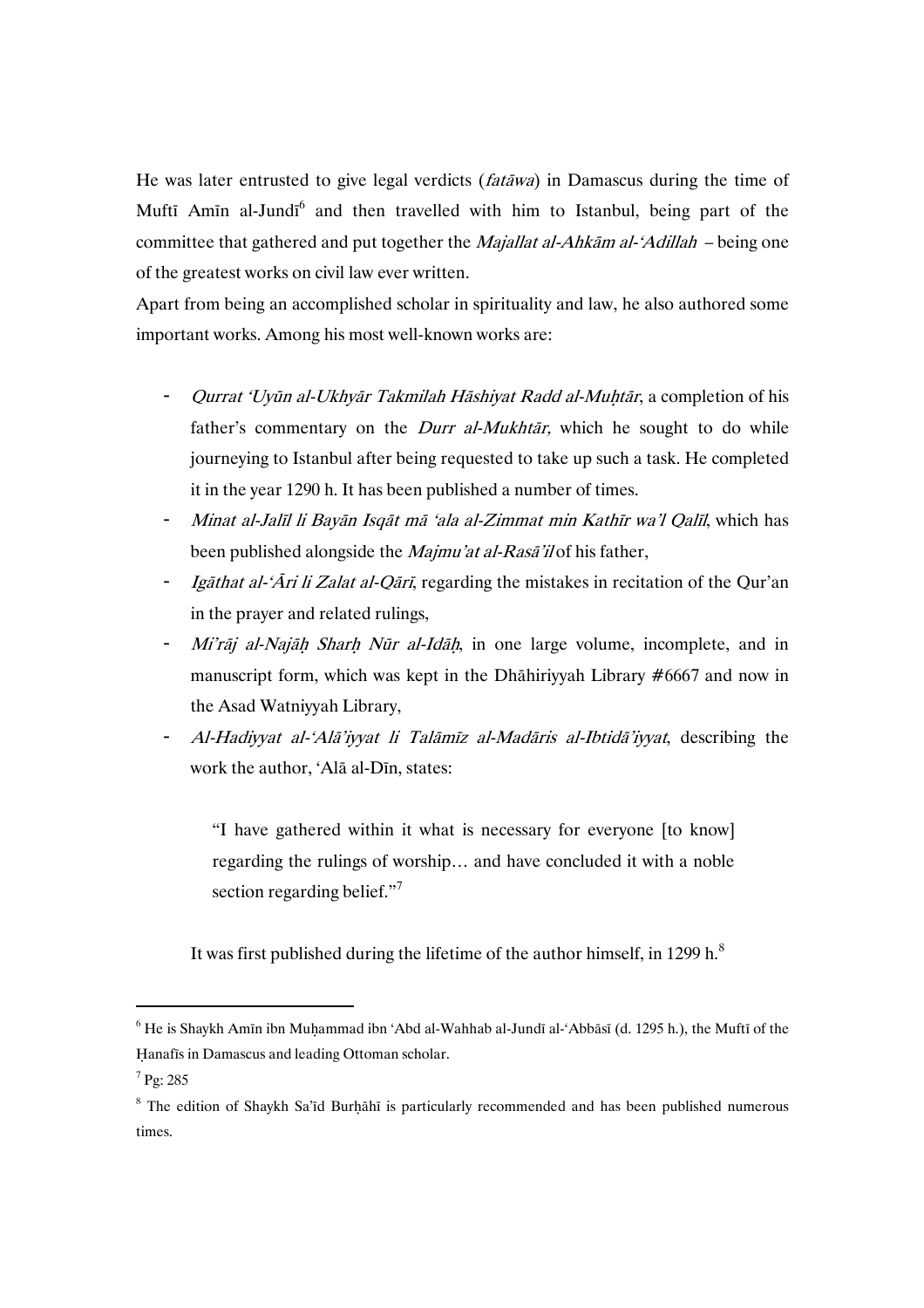### Some of His Statements in the Hadiyyah (Gift)

## On Knowledge:

"One only teaches knowledge to those who are worthy of it, and one does not hold back knowledge from those worthy of it."<sup>9</sup>

"Seeking knowledge and deep understanding with a sound intention is that one seek with the two the countenance of God, not that one seek wealth and fame"

## On Fight.

"Learning *figh* is from the most important of matters because it is the bedrock of the religion. When one grasps abundantly from it he should study the knowledge of ascetism, the sayings of the wise, the descriptions of the righteous, the knowledge of sincerity and [knowledge of] the diseases of the self, and knowledge of what is for one and what is against one...<sup>10</sup> A work which has secured in gathering this is the *Ihya' 'Ulūm al-Dīn* of Imām Ghazālī."<sup>11</sup>

# On  $K$ alām

"Studying dogmatic theology, the art of debate, and engaging in it beyond the limits of need is prohibited according to what has come from the narration of Hammad ibn Abu Hanifah when he was studying

 $^{9}$  Pg: 238

<sup>&</sup>lt;sup>10</sup> This was the definition of *figh* provided by Imam Abu Hanifah, namely that *figh* is "Knowledge of the self, what is for it and what is against it." (ma'rifat al-nafs, mā lahā wa mā 'alayh)

 $11$  Pg: 240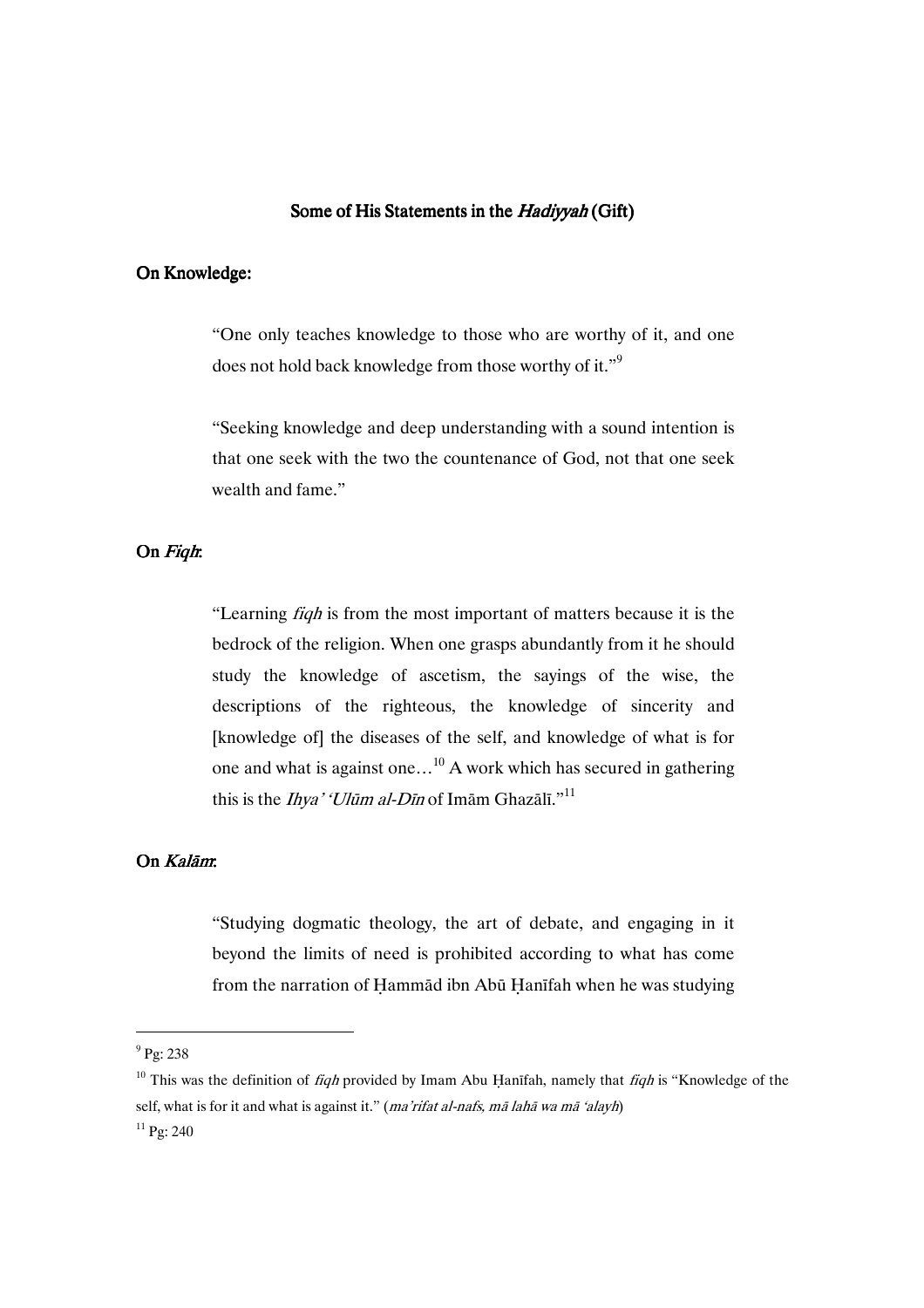dogmatic theology and was forbidden by his father from this. Hammad said, 'I have seen you studying it so what makes you forbid me?' He [Abu Hanīfah] replied, 'My son. We would debate and every individual from among us would exercise immense caution fearing that his companion (his opponent) would err. Today all of you debate and every one from amongst you desires that his companion (his opponent) err and slip..." $^{12}$ 

### **On Miracles:**

"The miracle of a saint is permitted, and the difference between it and a miracle [of a prophet] is *tahaddi*.<sup>13</sup> It is permitted for a saint to know that he is a saint or to not know that he is one, as opposed to a prophet."<sup>14</sup>

## On Tafwīd & Ta'wil:

 $\overline{a}$ 

"And the salaf believed in all of this (the mutashabihāt) upon the meaning which Allah intended and His Prophet intended without seeking the reality of these aspects through their own understanding unless Allah conveyed it to them.

As for the *khalaf*, when innovation and misguidance appeared, they embarked on figurative interpretation and averted it [the mutashabihat] from its apparent (*dhāhir*) for fear of disbelief (of the ignorant masses). They gave preference to newly introduced

<sup>&</sup>lt;sup>12</sup> Pg: 239, the pious scholars who engaged in praiseworthy *kalām* did so to the extent required, to defend the truth, and with utter hope that their opponents would not slip into error as errors in belief are a serious matter that no Muslim wishes for another.

 $13$  Tahaddi refers to the miracles presented as a challenge to the non-believers who accused the prophet's (upon them all be peace) of being liars.

<sup>&</sup>lt;sup>14</sup> Pg: 282; Prophets always know that they are prophets and it is not possible that they do not know.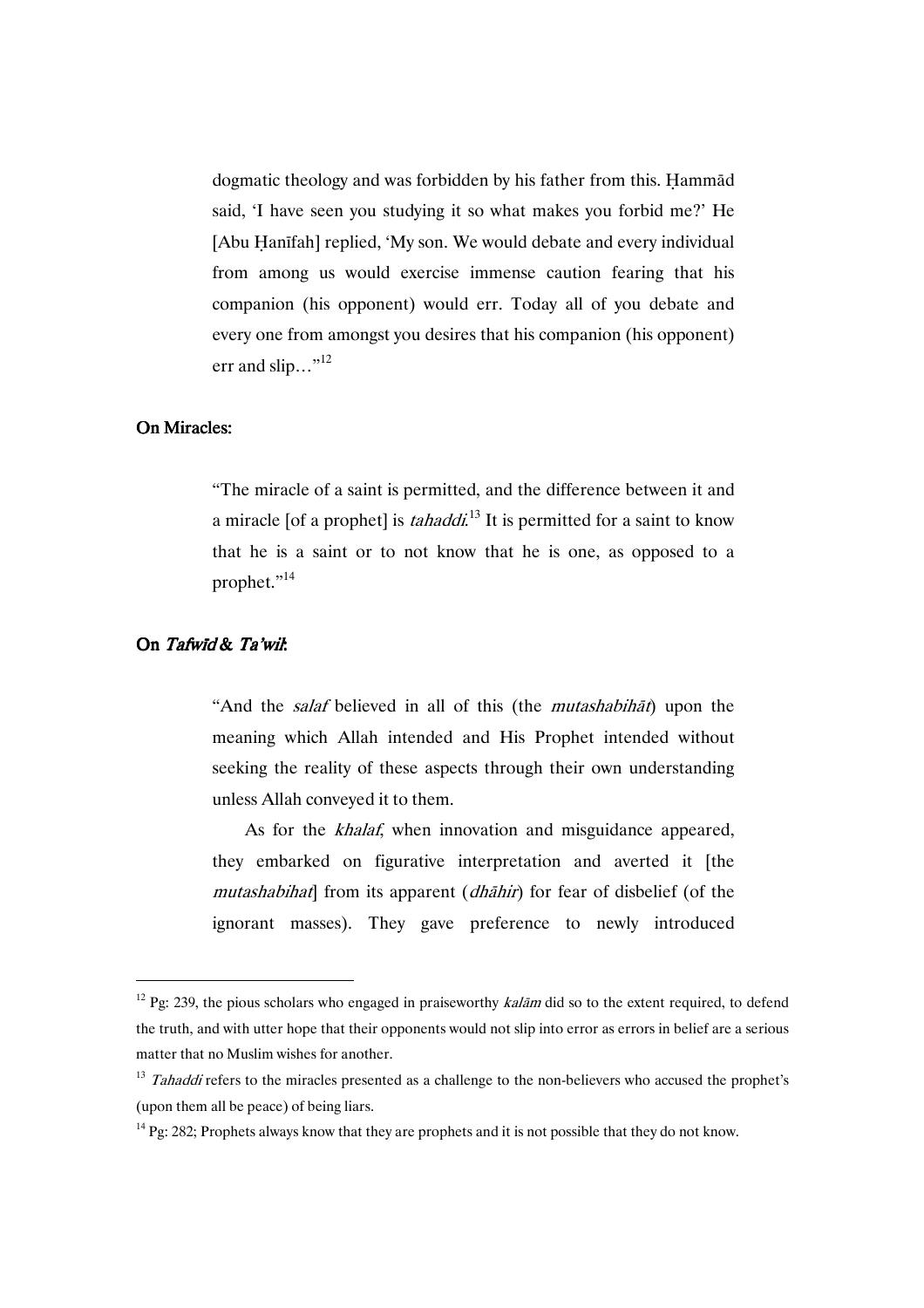interpretations over the disbelief of carrying it [the *mutashabihat*] upon the apparent [meaning]. Thus, they said that *istiwa* meant conquering (istawla)... and yad meant power (qudra), and nuzūl meant the descent of mercy.

He who finds himself able on the way of the salaf walks upon their trodden path otherwise he follows the khalaf so that he is protected from danger."<sup>15</sup>

#### On Certain Sins of the Heart  $&$  Tongue:

"Impermissible *hasad* is to wish for the removal of a blessing bestowed by Allah upon one's brother - whether one seeks it for his own self or not. When one desires for his self the like of it [the blessing (without wishing for it to be removed from another)] then it is not *hasad* but is  $ghibtah$ , and this desire is  $wajib$  for necessary religious blessings like prayer and its like. It is recommended for praiseworthy aspects such as noble deeds and charitable acts. It is permitted in what one enjoys of permitted things like food, drink, dress, and so forth."<sup>16</sup>

"al-Kibr is impermissible, and it is the path of Iblis. It is from the exuberances of the blameworthy character. Its possessor is competing with Allah in His pride and greatness. From the outward it (such pride) is termed takabbur, but inwardly arrogance  $ki\overline{b}r.^{17}$ 

"Namīmah is impermissible, and it is to disclose what is disliked... regardless of whether it is by stating or pointing out or through writing..."<sup>18</sup>

 $^{15}$ Pg: 280

- $16$  Pg: 248
- $17$  Pg: 250
- <sup>18</sup> Pg: 248